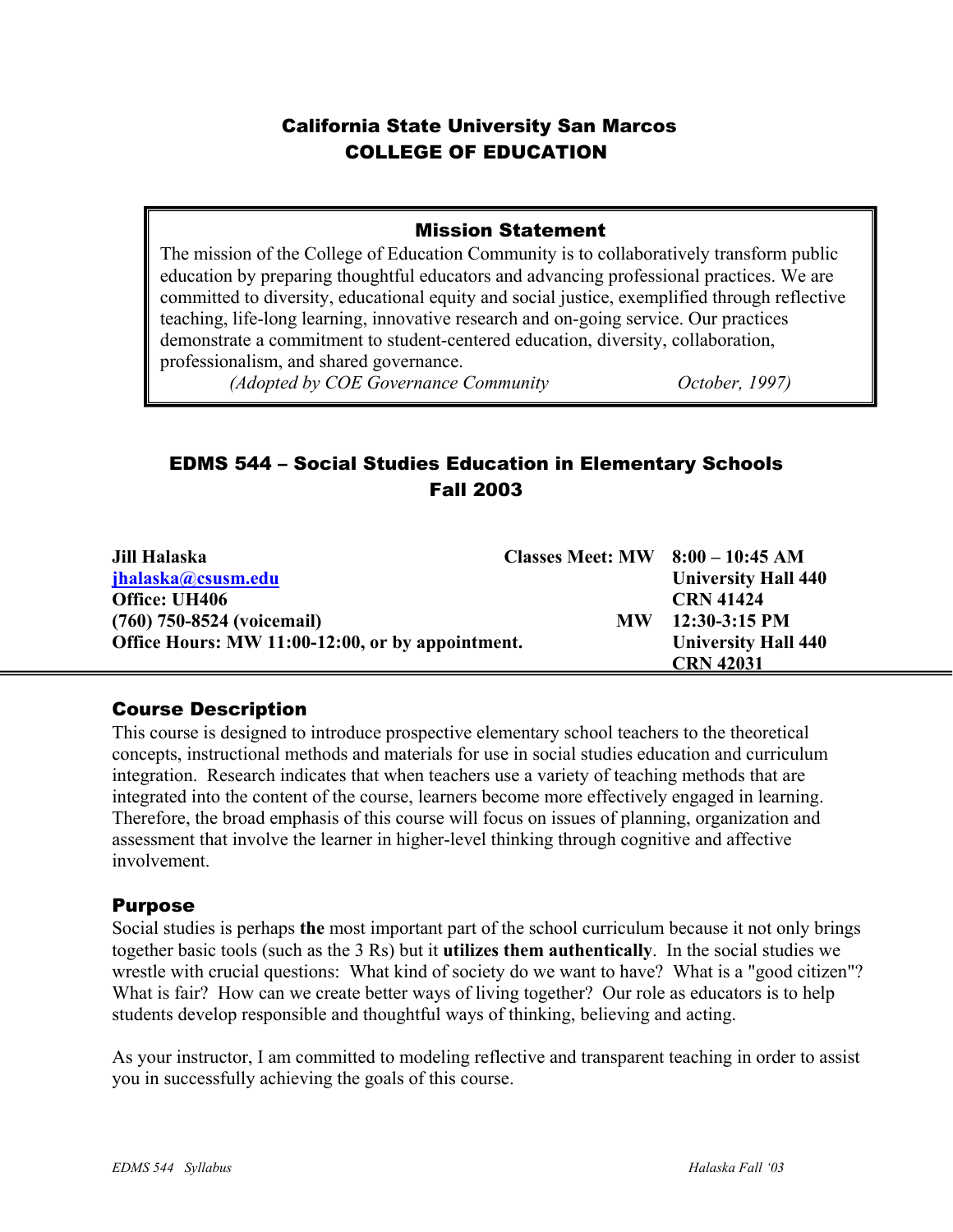## Course Goals

As a result of this course, you will be able to:

1) Apply the California History/Social Science Framework, the State H/SS Standards and related documents to the classroom experience;

2) Understand the value of incorporating primary source materials, the arts, and oral history methods into social studies instruction;

3) Become aware of the multitude of community resources available to teachers and the ways in which these resources can be used to strengthen the social studies program;

4) Design lessons / units that are grade level and developmentally appropriate, that utilize primary source materials, that infuse a multicultural/lingual perspective, and that address the needs of diverse learners;

5) Design curricula that reflect a variety of instructional strategies and that develop children's higherlevel thinking skills through active participation;

6) More deeply appreciate the social sciences and history as a field of study.

## REQUIRED TEXTS

CSDE. (2000). History-Social Science Framework (for California Public Schools K-12). Sacramento, CA. (H/SS) www.cde.ca.gov/cilbranch/cfir/hsssbeup.pdf

Turner, T. N. (1999). Essentials of Classroom Teaching: Elementary Social Studies. Boston: Allyn and Bacon. (T)

## RECOMMENDED TEXTS

California Geographic Alliance – North (2000). California Atlas. George Cram Company, Inc. (CA)

San Diego County Office of Education (2001). Pages of the Past: K-6 Literature Aligned to H/SS Standards. (PP)

*And readings from previously purchased, Successful Inclusive Teaching by Joyce Choate*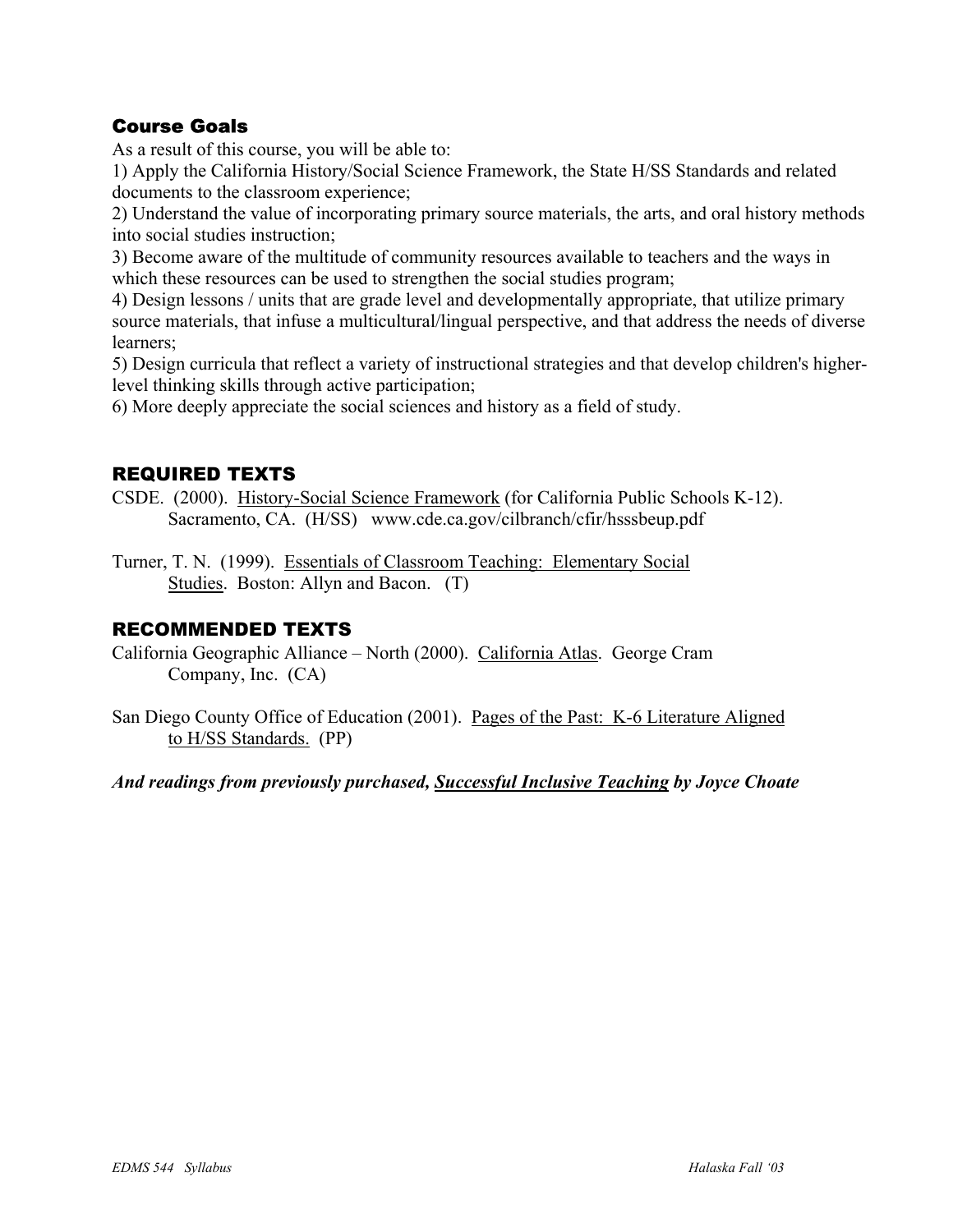# CALIFORNIA COMMISSION ON TEACHER CREDENTIALING

#### Standards Alignment

The course objectives, assignment, and assessments have been aligned with the CTC standards for the Multiple Subjects Credential. Please be sure to incorporate artifacts from this class into your final comprehensive portfolio. The following standards are addressed in this class:

#### Primary Standards

- 3: Relationships Between Theory and Practice
- 4: Pedagogical Thought and Reflective Practice
- 5: Equity, Diversity, and Access to the Core Curriculum
- 8: Pedagogical Preparation for Subject-Specific Content Instruction

#### Secondary Standards

- 6: Opportunities to Learn and Reflect on Teaching in all Subject Areas
- 7: Preparation to Teach Reading-Language Arts
- 9: Using Computer-Based Technology in the Classroom
- 10: Preparation for Learning to Create a Supportive, Healthy Environment for Student Learning
- 11: Preparation to Use Educational Ideas and Research
- 12: Professional Perspectives Toward Student Learning and the Teaching Profession
- 13: Preparation to Teach English Learners
- 14: Preparation to Teach Special Populations in General Education Classrooms

#### Teacher Performance Expectation (TPE) Competencies

This course is designed to help teachers seeking the Multiple Subjects Credential to develop the skills, knowledge, and attitudes necessary to assist schools and districts in implementing effective programs for all students. The successful candidate will be able to merge theory and practice in order to realize a comprehensive and extensive educational program for all students. The following TPEs are addressed in this course:

#### Primary Emphasis:

- TPE 1a: Subject Specific pedagogical Skills for a MS Teaching Assignment
- TPE 2: Monitoring Student Learning During Instruction
- TPE 4: Making Content Accessible
- TPE 5: Student Engagement
- TPE 6: Developmentally Appropriate Teaching Practices
- TPE 6 a & b: Developmentally Appropriate Practices in Grades K-3 and 4-8
- TPE 9: Instructional Planning
- TPE 10: Instructional Time

#### Secondary Emphasis:

- TPE 3: Interpretations and Use of Assessments
- TPE 6d: Developmentally Appropriate Practices for Special Education
- TPE 7: Teaching English Learners
- TPE 8: Learning About Students
- TPE 11: Social Environment
- TPE 12: Professional, Legal, and Ethical Obligation
- TPE 13: Professional Growth
- TPE 14: Technology
- TPE 15: Issues of Social Justice and Equity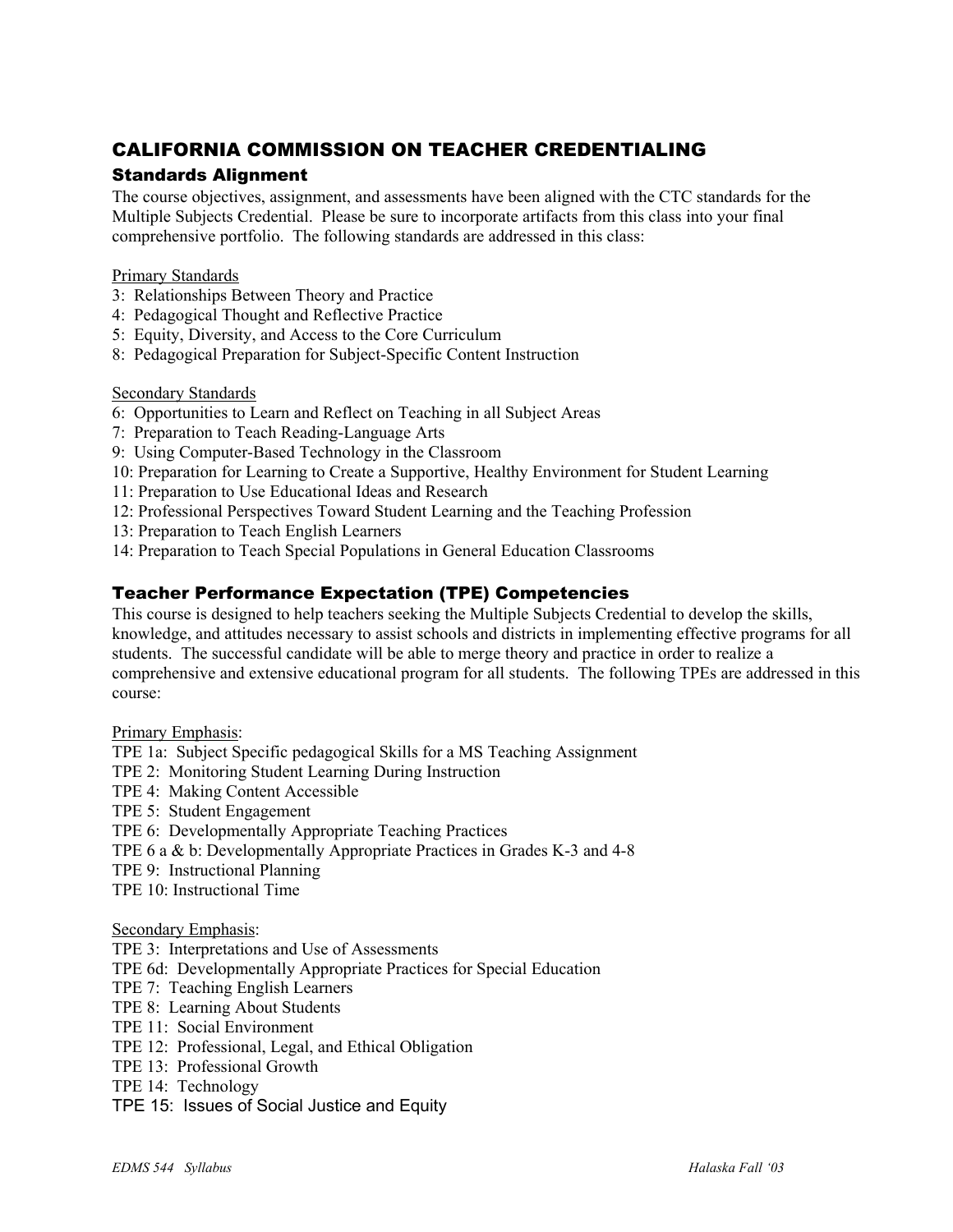#### CLAD Competencies

Part 3: Culture and Cultural Diversity

- I.A. Definitions of culture
- I.C. Intragroup differences
- I.D. Physical geography and its effects on culture
- II.A What teachers should learn about their students
- II.B. How teachers can learn about their students
- II.C. How teachers can use what they learn about their students (culturally responsive pedagogy)
- III.A. Concepts of cultural contact
- III.D. Strategies for conflict resolution
- IV.A. Historical perspectives
- IV.B. Demography
- IV.C. Migration and Immigration

The Standards, Teacher Performance Expectations and CLAD Competencies identified above are addressed in EDMS 544 through class discussions, activities, oral/visual presentations, and written assignments.

California State University, San Marcos **College of Education** 

# Infused Competencies

#### Authorization to Teach English Learners

This credential program has been specifically designed to prepare teachers for the diversity of languages often encountered in California public school classrooms. The authorization to teach English learners is met through the infusion of content and experiences within the credential program, as well as additional coursework. Students successfully completing this program receive a credential with authorization to teach English learners.

(Approved by CCTC in SB 2042 Program Standards, August 02)

#### Special Education

Consistent with the intent to offer a seamless teaching credential in the College of Education, this course will demonstrate the collaborative infusion of special education competencies that reflect inclusive educational practices.

#### **Technology**

This course infuses technology competencies to prepare our candidates to use technologies, emphasizing their use in both teaching practice and student learning. Candidates are expected to use technology as part of their professional practice, as well as to research the topics discussed in this course.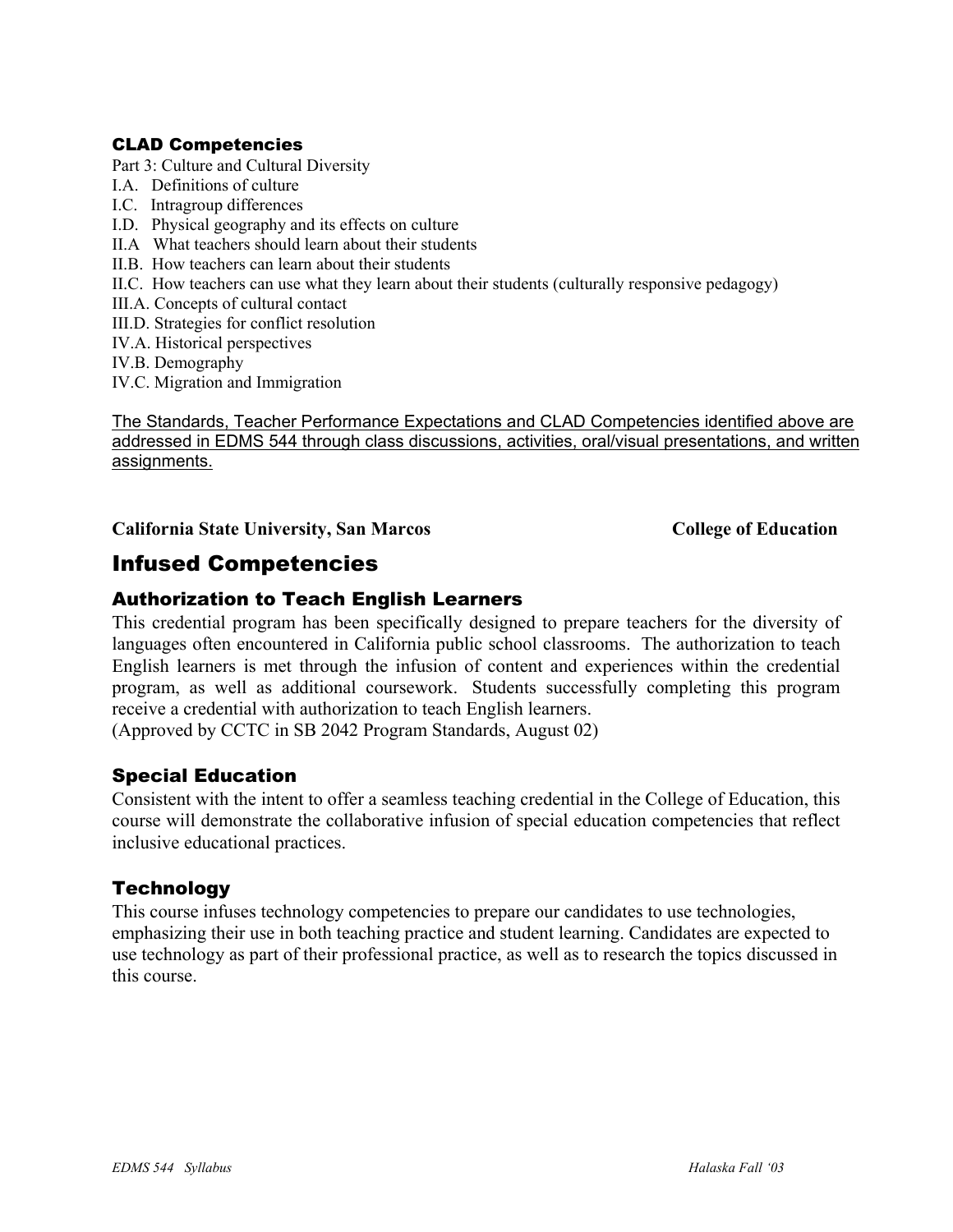## ASSIGNMENTS

Detailed instructions for some course assignments will also be handed out in class. All assignments have a rubric (evaluated on a scale of 4-1) that will accompany them.

## Reader Response and Reflections 20%

(TPEs addressed through this assignment are: 1a, 2, 3, 4, 5, 6, 6a, 6b, 6d, 7, 8, 9, 10, 11, 12)

The assigned readings provide an important foundation for your increasing understanding of how to effectively teach social studies. To aid you in remembering the readings, and assist you with meaningful class participation, you are asked to respond to each reading assignment by coming to class with an entry in your reading response journal (Blue Book) summarizing key points from the assigned reading for that day. Response journals will be checked randomly and may be collected at the professor's discretion. Response journals may also be referenced by you to answer open-ended questions/quizzes about assigned readings. Please structure each page with: (1) reading identification (T:8, for example),

(2) key points from the reading (you may include graphics),

(3) one question that the reading assignment prompts you to ask at this time.

Every other week students will write a "meaningful" 1-2 page reflection on the articles assigned to be read for those weeks, the information covered in class and your on site observations. These reflections should clearly articulate your thoughts **on the reading and class** and discuss how you might **specifically apply** what you learned as a teacher in the classroom.

## Finding the Social Studies in You! A Physical ModelPass/Fail

(TPEs addressed through this assignment are: 1a, 4, 6a, 6b, 7, 8, 11)

Have you ever tried to explain who you are through six of the social studies disciplines? For this assignment you will reintroduce yourself to a group in our class by creating a physical model that illustrates aspects of you through each of the disciplines. You may use photographs, drawings, cut-outs, objects, your imagination, etc. This activity models a way to engage your students, and will demonstrate your understanding of the disciplines. Aim to present for 4-5 minutes.

## Mock Interview Assignment **10%**

(TPEs supported through this assignment are: 1a, 4, 5, 6a, 6b, 9, 13)

Imagine you are at a job interview and were just asked: "How will you teach social studies in your classroom?" Knowing how to teach and structure learning in social studies, and then being able to express your understanding, can be two different abilities. In order to help you eloquently articulate the knowledge you have gained through this course, as well as enhance your educational philosophy, you will participate in a mock interview. Be prepared to describe at least five (5) of the most important concepts or ideas you have learned in EDMS 544. It is suggested that you have quotes from the reading to support your responses.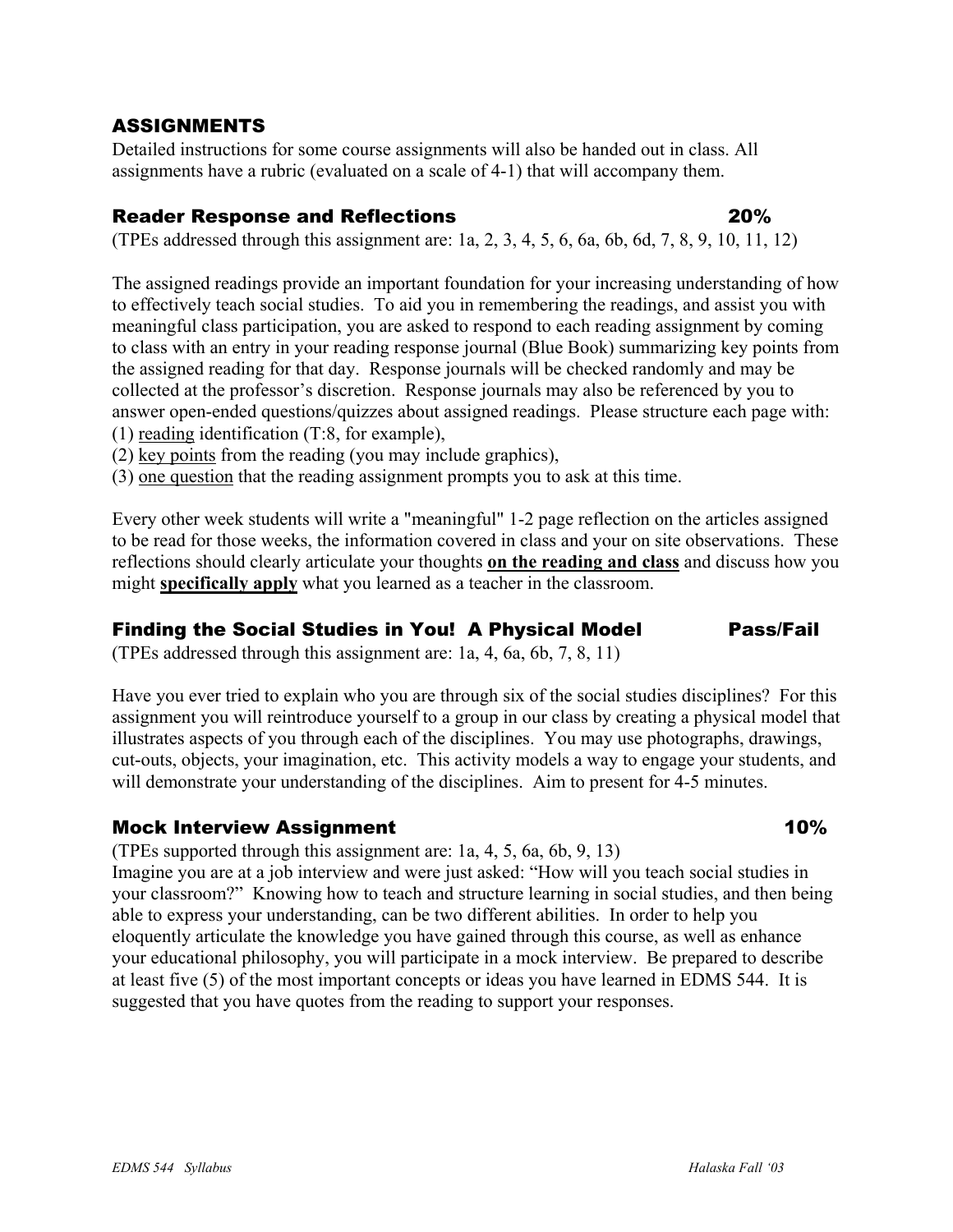## The following assignments will link together and create a welldeveloped social studies unit plan.

#### **Internet Resource Investigation 10%**

(TPEs addressed through this assignment are: 1a, 4, 5, 6a, 6b, 9, 14)

The Internet provides teachers and their students with vastly increased access to information – yet issues of quality and usefulness must be considered. For this assignment, you will explore several History/Social Science sites on the World Wide Web, evaluate them, and find two additional sites that enhance your social studies unit. (more details to come)

#### Book Chat 20%

(TPEs supported through this activity are: 1a, 4, 5, 6a, 6b, 7, 9, 15)

A wealth of children's literature exists that strongly supports the state standards for teaching social studies. For this assignment you will select one book from Pages of the Past appropriate for the grade level unit you are developing. You will be required to present your book and explain how it can be used to advance children's thinking about key social studies concepts. Your handout will include a lesson plan that incorporates your book. (more details to come)

#### Community Resource / Field Trip Project 20%

(TPEs supported through this assignment are: 1a, 2, 3, 4, 5, 6a, 6b, 7, 9, 10, 13)

In this assignment you will explore and share information about a field trip site in San Diego County. By designing a variety of pre, during, and post-trip teaching activities, as well as questions you might ask during the visit, you will be able to plan an educational (rather than purely recreational) field trip. (more details to come)

#### Oral History Project 20%

(TPEs supported through this assignment are: 1a, 2, 3,4, 5, 6a, 6b, 7, 8, 9, 10, 11)

Collecting oral histories is an exciting way to help children understand that "history" is found all around us and is being continually created. In this project, you will conduct an oral history interview about a topic that relates to your social studies unit.

To support your interview, you will bring to class on the designated day a primary source object (artifact, document, photographs, etc.) of significance to the person/topic of the interview. We will then create a "classroom museum".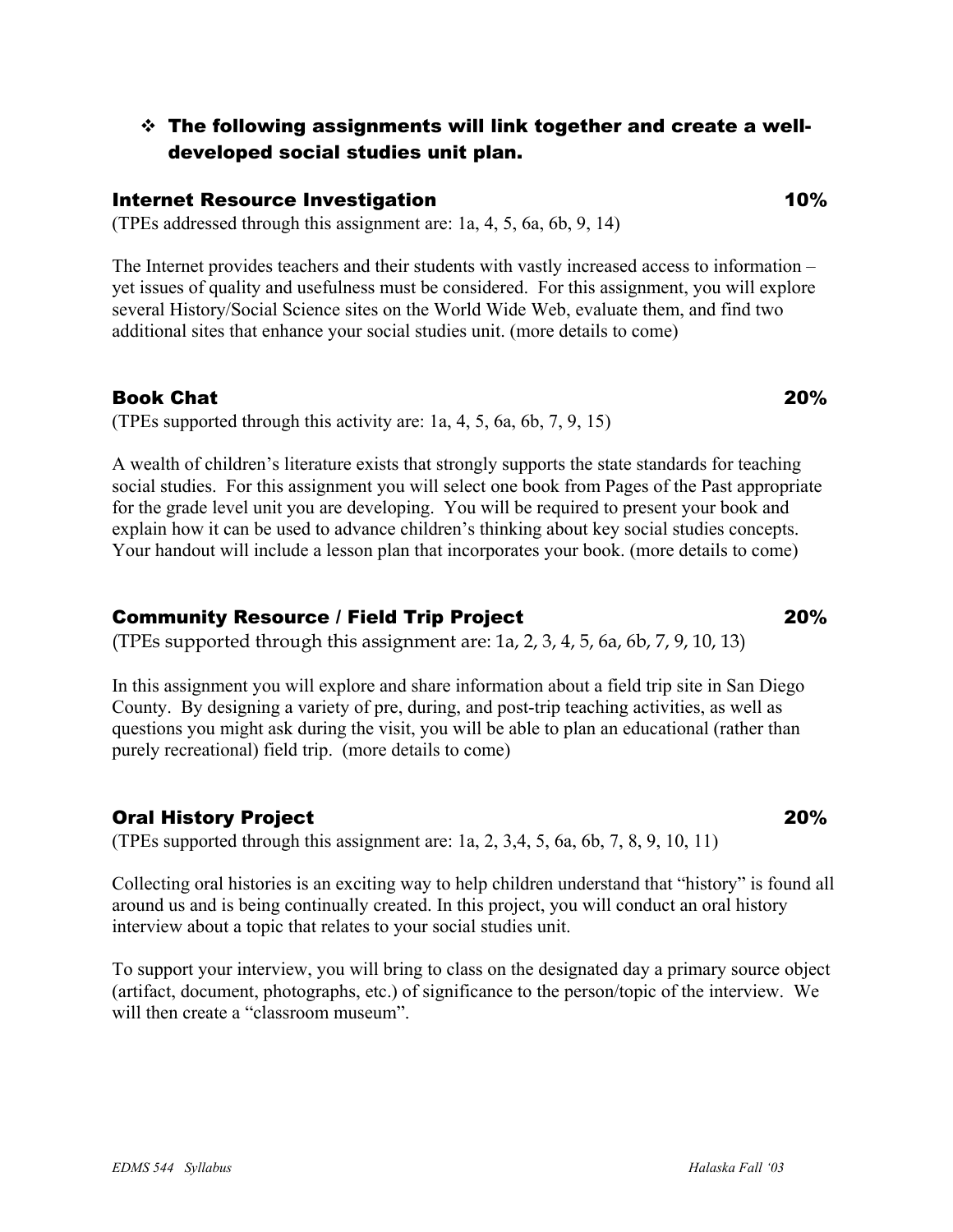## GRADING RUBRIC

#### **"A" Students**

1. Demonstrate serious commitment to their learning, making full use of the learning opportunities available and searching out the implications of their learning for future use.

2. Complete all assignments thoroughly and thoughtfully, receiving 3.5-4.0 average on all assignments.

3. Make insightful connections between all assignments and their developing overall understanding of social studies concepts; they continually question and examine assumptions in a genuine spirit of inquiry.

4. Students show high-level achievement of course goals.

#### **"B" Students**

1. Simply comply with the course requirements and expectations.

2. Complete all assignments, usually thoroughly and thoughtfully, receiving 2.7 -3.4 average on all assignments.

3. Usually connect assignments to their developing overall understanding of social studies concepts; may be satisfied with accepting their learning as it is received without deeply examining

assumptions or seeking a higher level of understanding of the implications.

4. Students show reasonable achievement of course goals.

#### **"C" Students**

1. Demonstrate an inconsistent level of compliance to course requirements and expectations.

2. Complete all assignments with limited thoroughness and thoughtfulness, receiving 1.7-2.6 average on all assignments.

3. Make limited connections between assignments and their developing overall understanding of social studies concepts; may not be open to examining assumptions or implications and may actually dismiss the importance of the understanding of social studies concepts.

4. Attempt, but show limited progress in achieving course goals.

#### **"D/F" Students**

Fail to meet the minimum requirements of a C. The specific grade will be determined based on a rate of assignment completion, attendance, etc.

#### **NOTES**

Students must meet the attendance requirements for the grade described. Attendance is a prerequisite for earning a particular grade.

Students falling in between grade levels will earn a "+" or "-", depending on where they meet the criteria most fully.

You must maintain a B average (3.0 GPA) in your teacher education courses to receive a teaching credential from the State of California.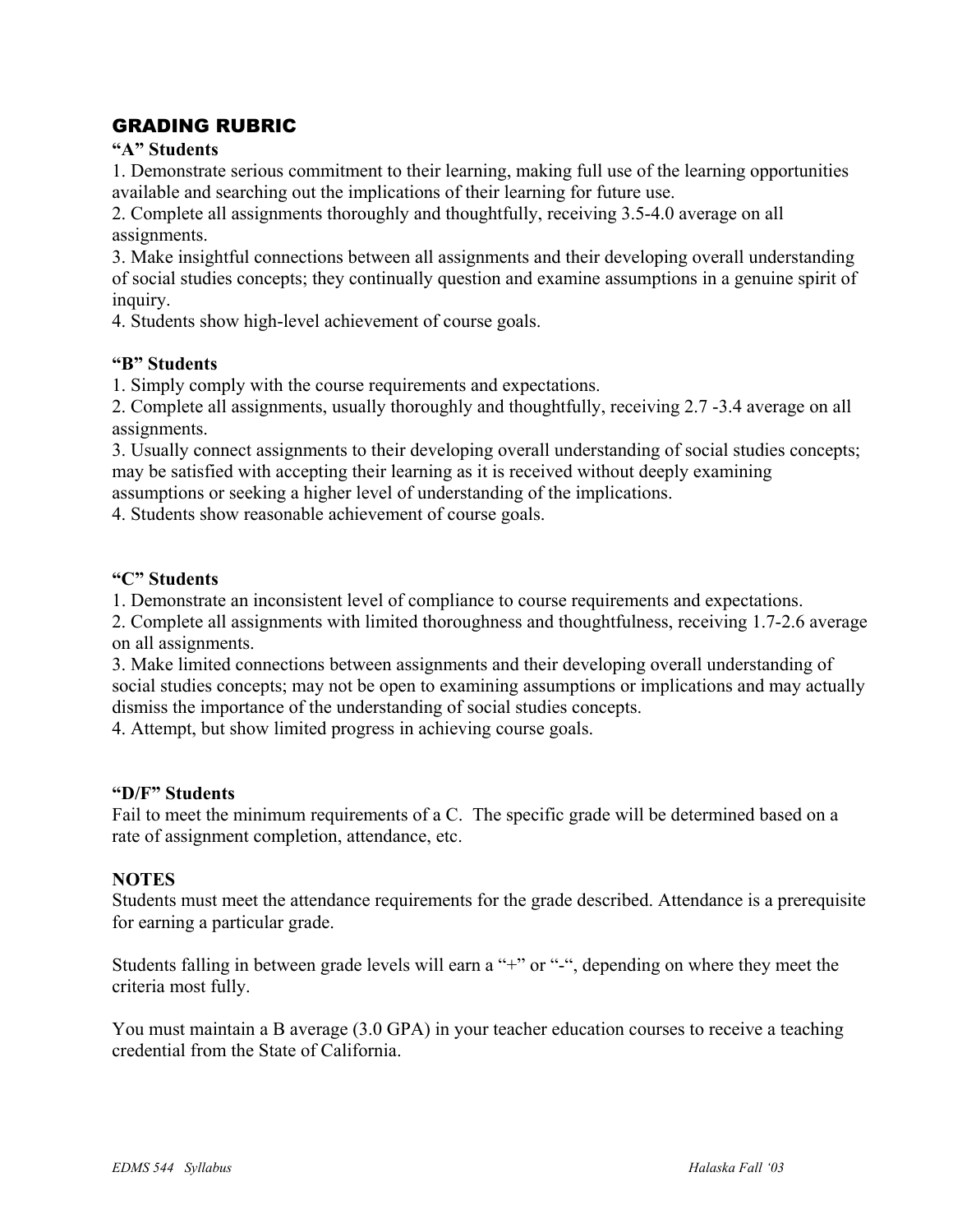## COURSE SESSION TOPICS AND RELATED READINGS

Anticipated Schedule

| <b>Session</b>   | <b>Topics</b>                                                                                  | <b>Readings</b>              | <b>Assignment Due</b>                                                      |  |
|------------------|------------------------------------------------------------------------------------------------|------------------------------|----------------------------------------------------------------------------|--|
| $1 - 9/3$ (W)    | "Social Studies" -- What? Why?<br>Introduction and Course Overview                             | $T: 1$ (in class)            | <b>Bring Turner book to class</b>                                          |  |
| $2 - 9/8$ (M)    | The Big Picture in California<br>The Framework & State Standards                               | T: 3                         | bring H/SS Framework                                                       |  |
|                  | <b>Setting Ideas Into Action</b>                                                               | $T: 2 (p. 13-23)$            |                                                                            |  |
| $3 - 9/10$ (W)   | <b>Understanding By Design (UBD)</b><br>Unit Plan Design Workshop #1                           | Handout                      | <b>Models Presentations #1</b>                                             |  |
|                  | How Do You Know What They Know?<br>Assessment Leads the Way                                    | T: 5                         |                                                                            |  |
| $4 - 9/15$ (M)   | The H.O.T.S. are Cool!<br>Getting Your Students to Think                                       | T: 8                         |                                                                            |  |
|                  | <b>Essential questionS</b><br>Computer lab                                                     |                              | <b>Models Presentations #2</b>                                             |  |
| $5 - 9/17$ (W)   | <b>Being RESOURCE-full</b><br>Textbooks and the Information Age                                | T: 4                         | Internet assignment due                                                    |  |
| $6 - 9/22$ (M)   | "Manipulatives" in Social Studies<br>The Impact of Primary Source Materials                    | oral history<br>articles (3) |                                                                            |  |
| $7 - 9/24$ (W)   | Unit Workshop #2                                                                               |                              | <b>Book Chat Presentations planned</b><br>and complete                     |  |
| $8 - 9/29$ (M)   | <b>Meeting Diverse Needs</b><br>Teaching for Inclusion                                         | <b>Choate Ch. 1 &amp; 13</b> | <b>Book Chat presentations (#1)</b>                                        |  |
| $9 - 10/1$ (W)   | <b>Learning Outside the Classroom</b><br>Field Trips for Education Inquiry<br>Unit workshop #3 |                              | <b>Book Chat presentations (#2)</b><br><b>Field Trip projects complete</b> |  |
| $10 - 10/6$ (M)  | <b>Developing Your Toolbox</b><br>Reading, Writing, and Computers<br>Simulations               | T: 6                         | <b>Field Trip Project</b>                                                  |  |
| $11 - 10/8$ (W)  | <b>Human Impact on the World</b><br>Geography Makes a Difference                               | T: 7                         |                                                                            |  |
| $12 - 10/13$ (M) | <b>Making it Come Alive!</b><br>Using the Arts to Teach Effectively                            | T:10                         |                                                                            |  |
| $13 - 10/15$ (W) | Citizens for the New Millennium T: 9<br>Values & Attitudes Make a Difference                   |                              |                                                                            |  |
| $14 - 10/20$ (M) | Unit Workshop #4<br>OH, mock interview, finish tentative unit calendar                         |                              | <b>Mock Interview pre-write</b><br><b>Oral History completed</b>           |  |
| $15 - 10/22$ (W) | <b>Looking BackLooking Forward!</b>                                                            |                              | <b>Oral History Project</b>                                                |  |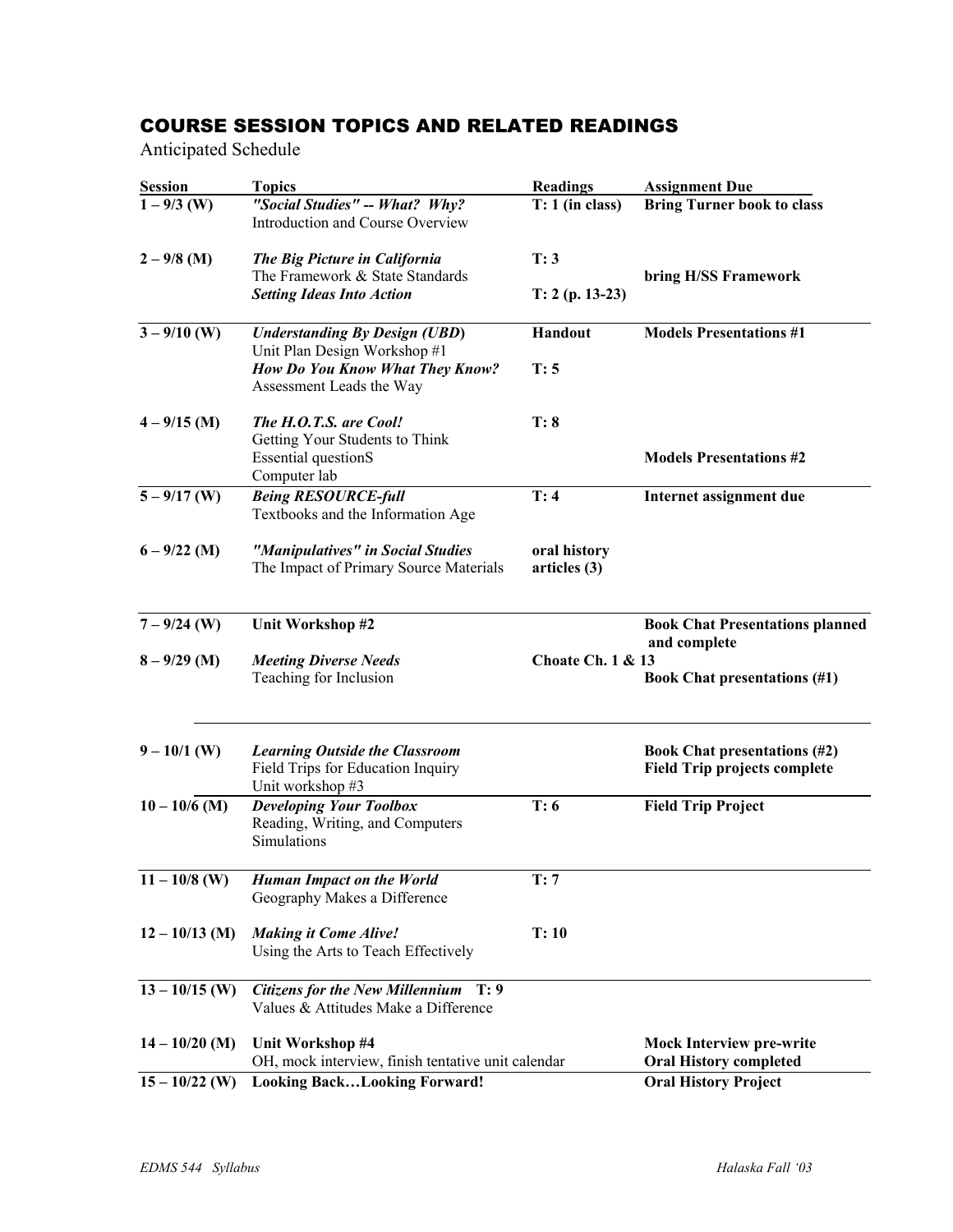## PROFESSIONALISM/DISPOSITIONS (*see professionalism rubric*)

Because this course is part of an accredited program that leads to professional certification, students are expected to demonstrate behavior consistent with a professional career. In particular students must:

- $\checkmark$  Attend all class meetings. More than one absence will lower your grade in the following manner: the final grade will drop by one-third letter for every absence. The College of Education Attendance Policy (stated on page 7) will be followed. Serious illness or other emergencies will be evaluated on a case by case basis. If you will miss a class session*,* please notify the instructor in writing (email) as soon as possible.
- $\checkmark$  Arrive on time just as you would at a school site. Late arrivals to and early departures from class **will alter** the final grade.
- $\checkmark$  **Prepare carefully for class**. Be ready to discuss readings and assignments thoughtfully. All voices are valued in our classroom community. Please be sure we get to hear your thoughts on the topics we cover.
- $\checkmark$  Complete all assignments on time. Late assignments will receive a 20% reduction in points for each day late. No work will be accepted more than one week late. Occasionally a student may be asked to revise an assignment. If so, the revised work must be submitted no later than one week after it was returned and may not be eligible for full credit. If you are absent when an assignment is due, you may submit the work via email (except for Physical Model) so that it is not counted late. Receipt of the assignment will be returned by the instructor (please request return receipt from your toolbar)
- $\checkmark$  Interact professionally and collaborate responsibly with your colleagues. Teacher education is a professional preparation program and students will be expected to adhere to standards of dependability, academic honesty and writing achievement.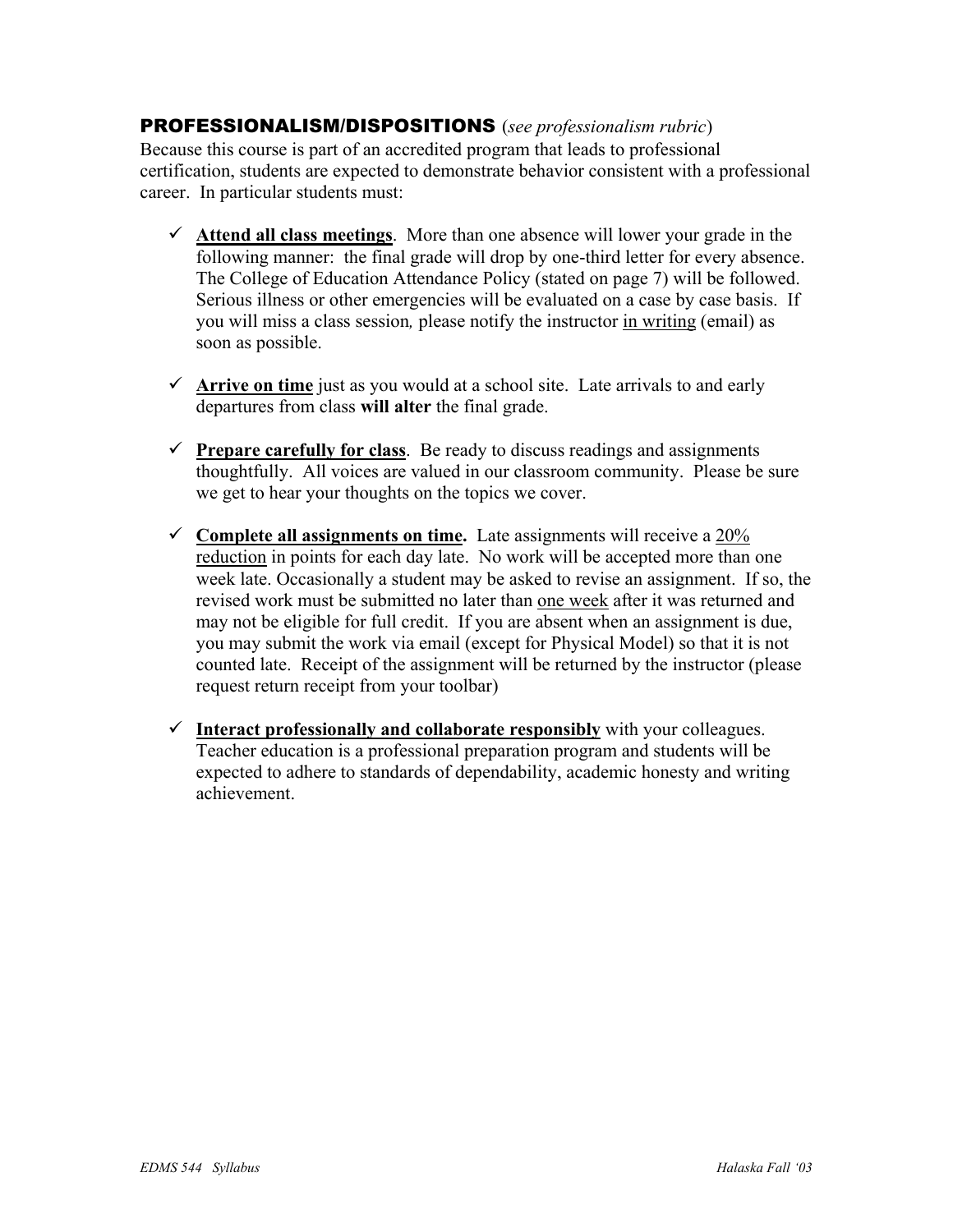# PROFESSIONALISM/DISPOSITIONS RUBRIC

|                                       | <b>Excellent</b>                                                                                                                                                                                                                                                                                                                           | Acceptable                                                                                                                                                                                                                                                | Unacceptable                                                                                                                                                                                                                             | <b>Score</b> |
|---------------------------------------|--------------------------------------------------------------------------------------------------------------------------------------------------------------------------------------------------------------------------------------------------------------------------------------------------------------------------------------------|-----------------------------------------------------------------------------------------------------------------------------------------------------------------------------------------------------------------------------------------------------------|------------------------------------------------------------------------------------------------------------------------------------------------------------------------------------------------------------------------------------------|--------------|
| Attitude                              | Consistently displays a positive<br>attitude. May offer constructive<br>criticism and include alternatives<br>that show initiative.                                                                                                                                                                                                        | Displays a positive attitude.<br>May offer constructive<br>criticism and include<br>alternatives that show<br>initiative.                                                                                                                                 | Seldom has a positive<br>attitude. Often is critical.<br>Does not offer alternative<br>solutions to criticism.                                                                                                                           |              |
| Participation                         | Attends every class, always on<br>time and well prepared, and<br>never leaves early. Gives<br>closest attention to class<br>activities and speakers.                                                                                                                                                                                       | Attends every class, on<br>time and prepared, and<br>never leaves early. Gives<br>most attention to class<br>activities and speakers.                                                                                                                     | Is not always ready when<br>class time begins.<br>Doesn't give full attention<br>in class; sometimes talks<br>when others are<br>speaking.                                                                                               |              |
| Professionalism                       | Consistently behaves, talks and<br>works in a professional manner,<br>regardless of task/topic.                                                                                                                                                                                                                                            | Most of the time, behaves,<br>talks and works in a<br>professional manner,<br>regardless of task or topic.                                                                                                                                                | Seldom behaves, talks,<br>and works in a<br>professional manner,<br>regardless of task or<br>topic.                                                                                                                                      |              |
| Collaboration                         | Consistently listens to, shares<br>with, and supports the efforts of<br>others. Tries to keep people<br>working well together.                                                                                                                                                                                                             | Most of the time listens to,<br>shares with, and supports<br>the efforts of others, but<br>sometimes is not a good<br>team member.                                                                                                                        | Rarely listens to, shares<br>with, and supports the<br>efforts of others. Is not<br>always a good team<br>player.                                                                                                                        |              |
| Contributions                         | Consistently provides useful<br>ideas; always stays focused on<br>the task. Exhibits a lot of effort<br>and valuable contributions.                                                                                                                                                                                                        | Most of the time provides<br>useful ideas; stays focused<br>most of the time. A<br>satisfactory group member<br>who does what is required.                                                                                                                | Rarely provides useful<br>ideas; not always<br>focused. Reluctant to<br>participate. Lets other<br>take charge and<br>participate.                                                                                                       |              |
| <b>Disposition</b><br>toward teaching | Consistently demonstrates<br>concern in learning to teach all<br>children. Always demonstrates<br>strong commitment toward<br>developing (a) an understanding<br>of children, (b) teaching<br>strategies, and (c) knowledge of<br>the CA Standards for the<br>Teaching Profession (CSTP)<br>and Teacher Performance<br>Expectations (TPE). | Most of the time<br>demonstrates concern in<br>learning to teach all<br>children. Often<br>demonstrates commitment<br>toward developing (a) an<br>understanding of children,<br>(b) teaching strategies, and<br>(c) knowledge of the<br>CSTP's and TPE's. | Rarely shows concern in<br>learning to teach all<br>children. Rarely<br>demonstrates<br>commitment toward<br>developing (a) an<br>understanding of<br>children, (b) teaching<br>strategies, and (c)<br>knowledge of CSTP's<br>and TPE's. |              |
| Leadership                            | Shows strength through<br>leadership in different class<br>activities; other students respect<br>you as a leader.                                                                                                                                                                                                                          | Effectively participates and<br>contributes, but rarely<br>shows leadership qualities.                                                                                                                                                                    | Does not show<br>leadership in any area of<br>class.                                                                                                                                                                                     |              |